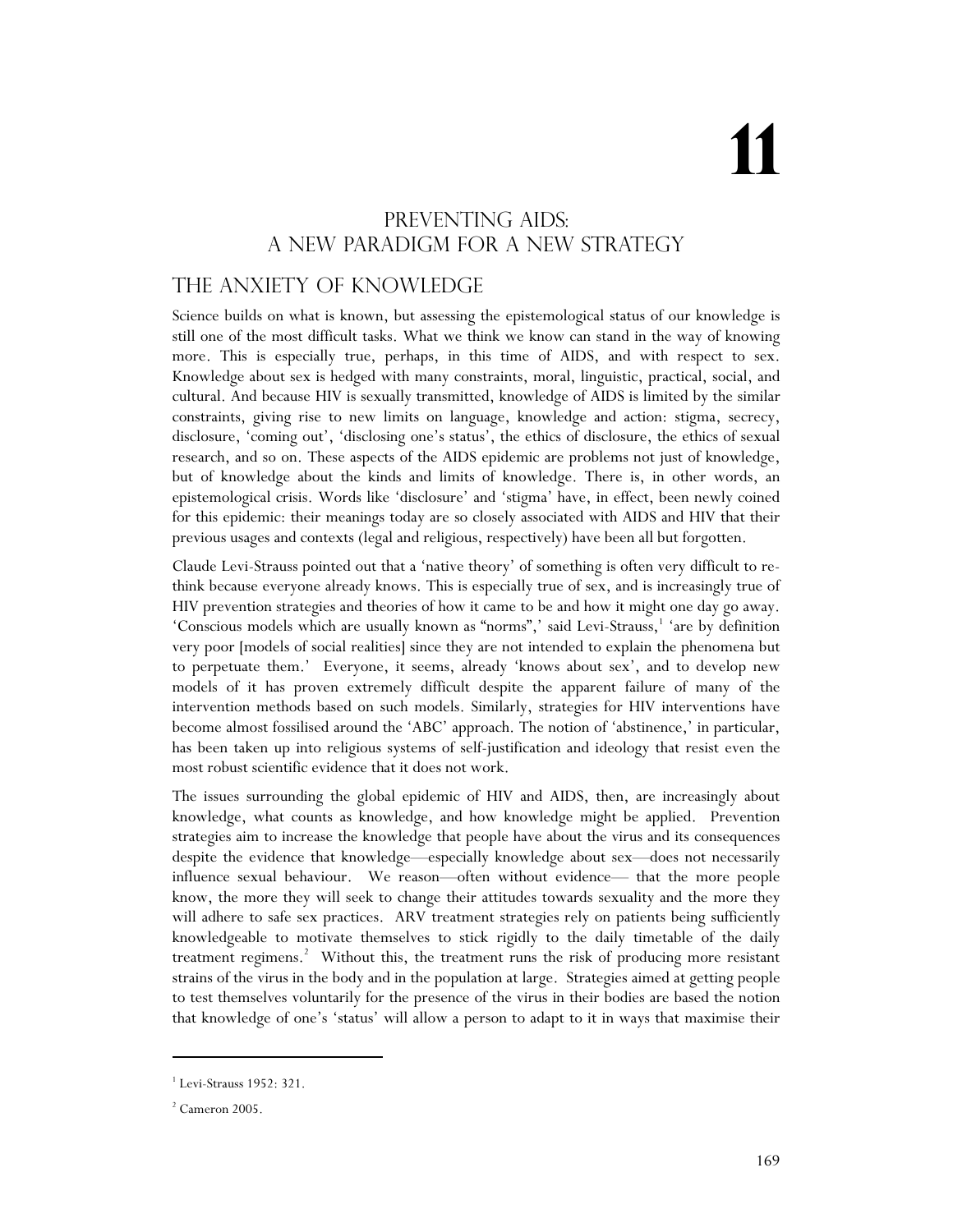own health and that of others. Some intervention strategies have relied on what has come to be called 'disclosure'—evidently based on the idea that knowledge of one's status is at first necessarily secret—disclosure of a new and different state of being as the result of being host to the HIV virus. Consistent and honest disclosure would certainly help those concerned with public health to know the scale of the problem and help those who are infected or affected to deal knowledgeably with their own status.

The medical and biological sciences struggle valiantly against a growing tide of infection in order to increase their knowledge about a virus that is too small to see with ordinary microscopes, and whose very success (as a virus) relies on its protean and changeable nature that uniquely equips it to ride the sexual network. We believe that ultimately more complete knowledge of the chemistry and biology of the virus will enable us to destroy it, or at least to limit its damage. Political leaders in democracies build their strategies on what the public knows and believes about political issues that affect them. Citizens' knowledge about HIV and AIDS is a critical part of any social or political strategy aimed at coping with its menace. Finally, production and management of knowledge about the epidemic itself has become a significant part of global health care and information systems, and plays in role today in most of the social science, medical, health care and public health disciplines. Vast databases are maintained by the UN, by governments, and by research institutes. Much of this is made available on the Internet and research continues to fill numbers of specialised AIDS journals as well as many other journals in many disciplines.

It seems that the more knowledge we have about it, the more anxious we become. One of my students in Johannesburg, Zodwa Radebe, who has worked in AIDS research and prevention, remarked to me once, 'the more I learn about HIV and the more people I work with who are HIV positive, the less I seem to know; the more my understanding is shaken.'Knowledge of AIDS is like knowledge of sex, then: it is anxious knowledge.

President Thabo Mbeki's attitude towards AIDS is scarcely influenced by science—indeed, it has been anti-scientific—but many South Africans are sympathetic with it. His political 'instinct' tells him that people cannot easily be led in directions that they do not want to go. The majority of the South African population do not want to face the terrible facts any more than the President does. The anxiety about knowledge of AIDS comes in part from the political and cultural divisions about what kind of knowledge about AIDS should count, and how it should be used. Medical pluralism in South Africa has allowed a considerable range of therapeutic responses to AIDS. Traditional healers and even Minister of Health, Manto Tshababla-Msimang's special diet and emphasis on good nutrition have helped some, it appears, while others have died. But ARVs do not cure AIDS, after all, and they do not work for everyone. The on-going debate about the legitimacy of science, though a disaster for prevention, has deep roots in southern African culture. These are symptoms of a pervasive anxiety of knowledge.

By the time HIV was discovered, Uganda already had a 'native category' for it and an established discourse. In Uganda, we have seen that HIV was already endemic south-western Uganda for some time before science identified a causative agent. This appears to have given Ugandans a head start in knowledge and allowed them to understand it as 'normal illness' Itt meant that they were able to 'adopt' the affliction as their own and deal with it honestly, with clear political leadership, within cultural familiar cultural frameworks, and with the use of science and medicine. The contrast between this and the politicised and adversarial response in South Africa is sharp and clear.

Paradoxically, however, knowledge of AIDS has not, for the most part, halted its advance, especially in South Africa. The central role that knowledge has assumed in the development of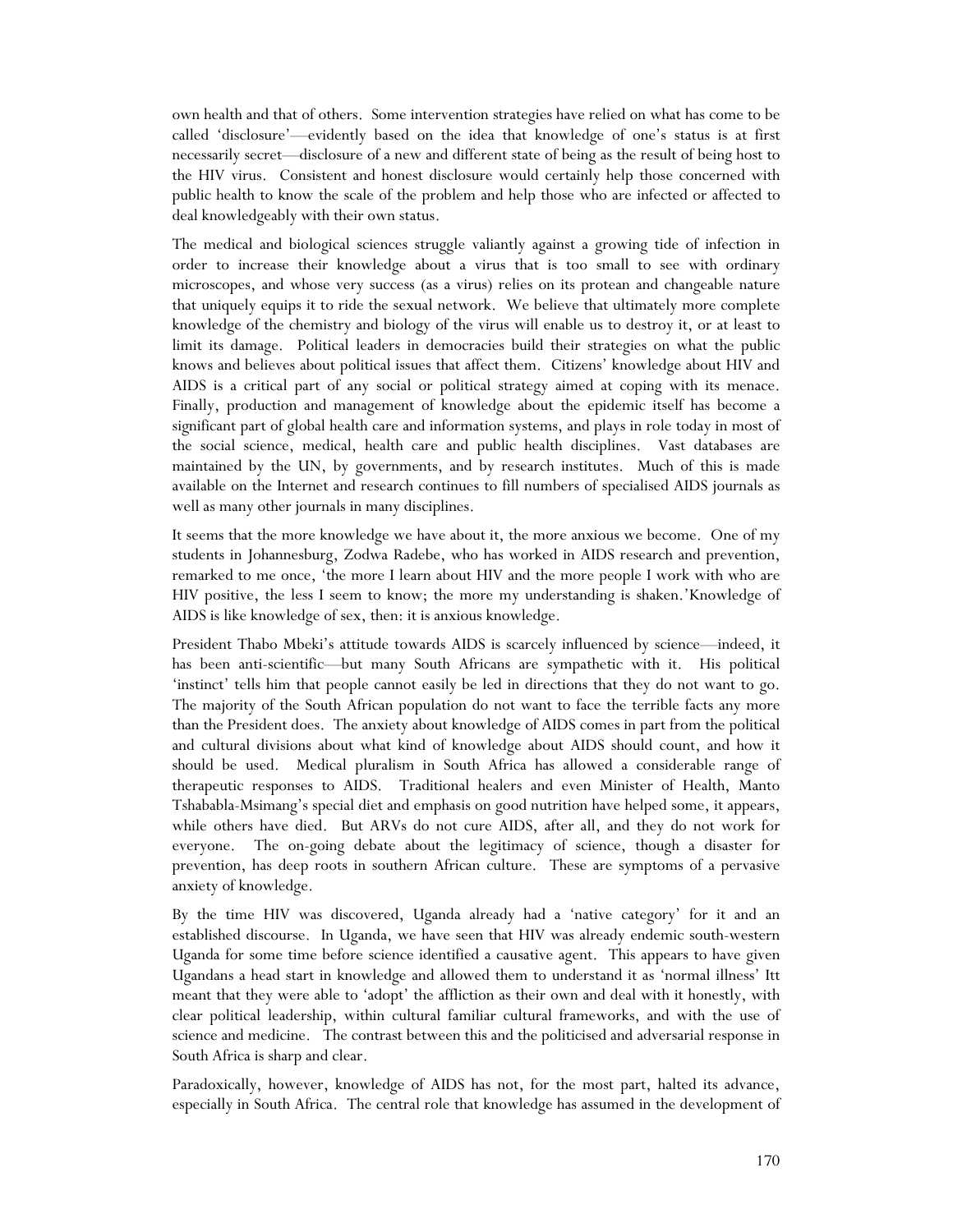epidemic—in charting its advance and impact, in finding and implementing ways to combat it, and, above all, in the knowledge of one's own HIV 'status' and the decision to 'disclose' or to 'deny'—has become as problematic as the disease itself. Today, HIV is as much a disease of knowledge as it is of the body.

In the case of all other medical conditions, knowledge has increased our capacity to treat and to deal with them to the extent that virtually every disease and condition is treatable. This is true of HIV infections and of AIDS, too, but medical knowledge alone has not been enough to turn the tide. Communication technology has also blossomed over the same period. Almost no one is beyond its reach. Multiple channels of public communication bathe nearly everyone in oceans of information every day. Perhaps in no other case has knowledge been mobilised so forcefully and at such cost as in the struggle against AIDS … and with less effect.

It is now clear to science that more knowledge about HIV and AIDS does not lead to change in attitudes or sexual behaviour. It is increasingly apparent that knowledge about sex is part of complex, culturally elaborated codes of behaviour concerning gender, personal identity, community morality, status, prestige, family and household organisation, and much else besides, including politics and economics. While it is not enough simply to know more about HIV and AIDS, it is also clearly detrimental to personal and public health to know nothing at all, to know only a little, or to know the wrong things.

## $\lbrack \bullet \rbrack$

In considering the HIV/AIDS epidemic, we need to be strict about the domains of knowledge and the types of logic and argument that pertain to them.

On the one hand, we must be clear that the inexorable progress of the virus is a purely biological phenomenon, not a moral one. People are infected without regard to their moral status; viruses are not moral agents. In the case of flu, no one is blamed when the fever and chills start, and no one is blamed for the coughs and runny noses. Fortunately, we do not die from the ordinary kinds of flu, and this evidently lightens its moral loading. But even in the Great Flu Epidemic of 1918, moral evaluation was not a part of the diagnosis. This, unfortunately, is not the case with HIV infections. The virus is sexually transmitted, for most part, and sex is always beset by moral strictures. But the moral part of it has nothing to do with the actual biological processes involved in the epidemiology and biology of the virus.

On the other hand, we need to be strict in understanding that the sociology of sexuality is not biological. While desire for sexual contact, touch and love, are certainly biologically rooted and essential for our sense of well being and physical health, the ways in which this is achieved are highly variable. The existence of desire, we have learned, does not determine the shape of the institutions, stratagems, or behaviours that satisfy those desires, any more than the apparently biological capacity for language in humans determines what language any one of them will speak. The variety of ways in which the sexual impulse is expressed—or surpressed—is vast and apparently unlimited. Thus, we can not reason from biology to the sociology of sexuality. Nevertheless, when people make statements about 'uncontrolled sex', 'promiscuity' or 'immorality' being the cause of the HIV epidemic, they are often reasoning if 'reason' is the right work—from the notion that sex is biological and, for some, uncontrollable.

To moralise about the biology of sex and epidemiology, or to biologise the sociology of it, are equally disastrous options. But we often do not know where the boundaries between sociology and biology might be 'in fact', or where they—morally, or politically, of philosophically speaking—should be.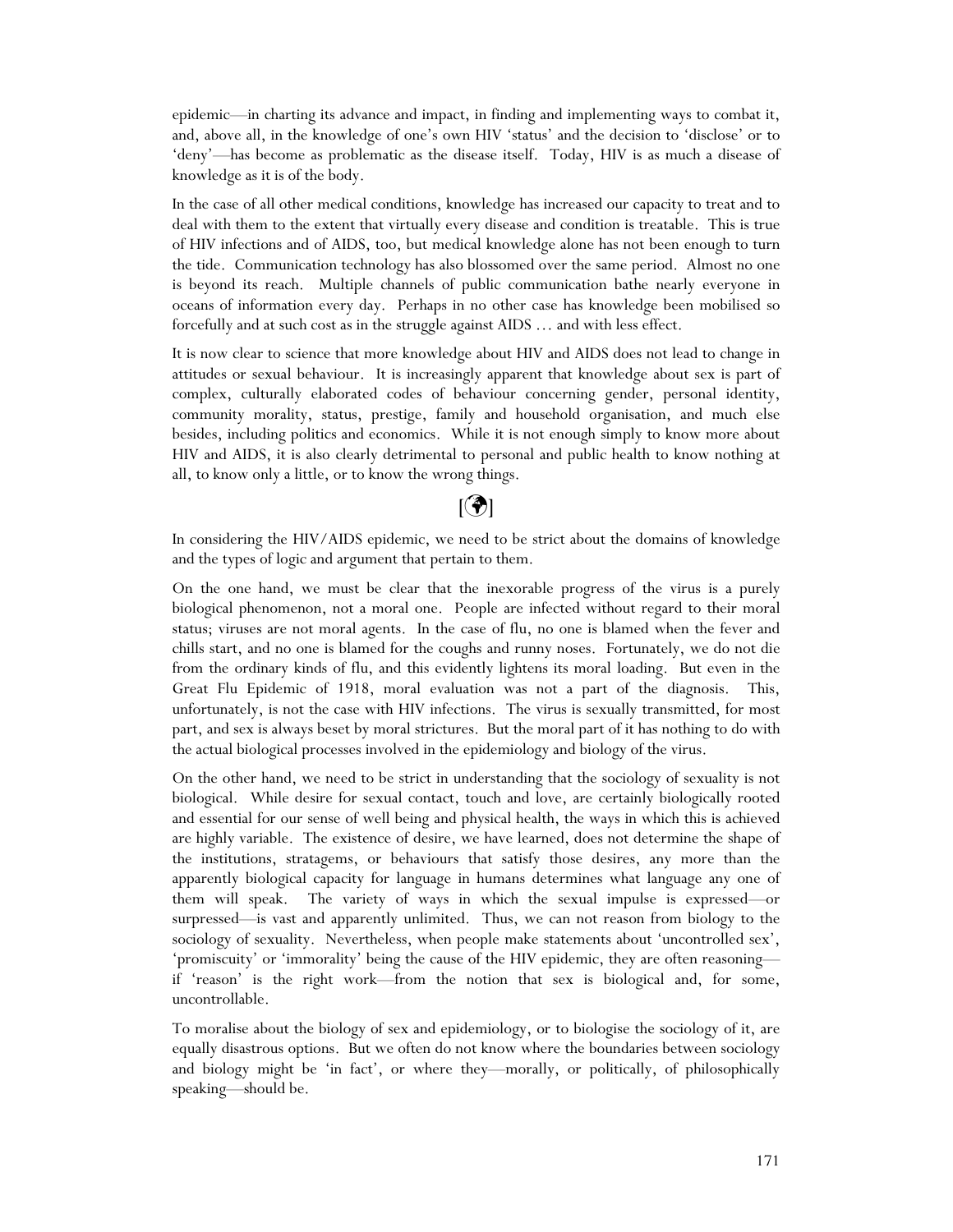The 'ABC' approach has been called a 'social vaccine,' thus medicalising a complex sociology. It is a suggestive metaphor, is a misapplication of medical approaches to what is in fact a complex sociological phenomenon. It attempts to apply a reductive and deductive methodology inappropriately to a domain that can best be approached ethnographically, historically, as a complex set of meanings and interactions. The reduction of this to a medical methodology which attempts to isolate single causes of 'symptoms' in a functionally closed system of the body does not allow us to adequately conceptualise the complex open systems of social and cultural life.



### Beyond 'ABC'

Until now, the 'ABC' approach—or one or other of its components—has formed the basis for prevention strategies. These methods only attack the HIV transmission network indirectly.

It is increasingly clear that our effort to halt or even slow the progress of AIDS is failing. This is especially true in southern Africa, a region that has the largest number of people living with HIV in the world. This is not because people do not know what causes AIDS, that HIV is transmitted through sexual contact or that it is incurable and eventually fatal. Surveys show us that nearly 100% of people know this. The vast majority of southern Africans also know at least some ways to prevent it. Campaigns often seem feeble and misguided in South Africa, but surveys show us that almost no one is ignorant of AIDS, its causes and consequences. Why, then, has this knowledge failed to cause an effect?

In some categories and age groups in South Africa nearly one in two people is likely to be infected. Overall, the rate is much lower, but chances are one in ten, at best, that a new partner will be HIV positive. If the chances of contracting a fatal disease are so high, why do so many continue to have unprotected sex?

It may be true, of course, that education campaigns are having an effect, and that HIV prevalence would be worse if not for the fact that everyone is so knowledgeable. But this is scarcely adequate. In South Africa alone, HIV is still infecting an estimated 2000 people per day. Each day, too, 1000 people die of AIDS despite a much-delayed, but now functioning 'roll out' of antiretrovirals in government clinics across South Africa.

In fact, many people have changed their sexual behaviour, but even the changes that have occurred are not sufficient. Why?

To answer these questions requires a shift in perspective. Strangely, we must turn away from the obvious facts that sex provides personal pleasure, and that people desire fulfilment through passion, and that most people wish to have children.

Desire and pleasure do not cause AIDS, and do not transmit it. The moralising discourse that frequently accompanies AIDS education campaigns often makes it seem as if they do. Religious groups that advocate 'abstinence', for instance, often stress the importance of 'controlling desire', or 'delaying pleasure'. This resonates strongly with the high value that religion especially Judaism, Christianity and Islam—places on resisting temptation, self denial, and sacrifice. The virgin is the symbol of all of this, and the paragon of purity. Associated as it is with sexual excess and unbridled passion, AIDS appears to be custom made for recruitment to these religious sentiments. The Abrahamic religions, rooted in the Book of Genesis and the idea of the fall from grace, praise the denial of desire as the root of virtue. None of this is relevant to AIDS and its prevention. Excessive and inappropriate moralising may even hinder effective prevention.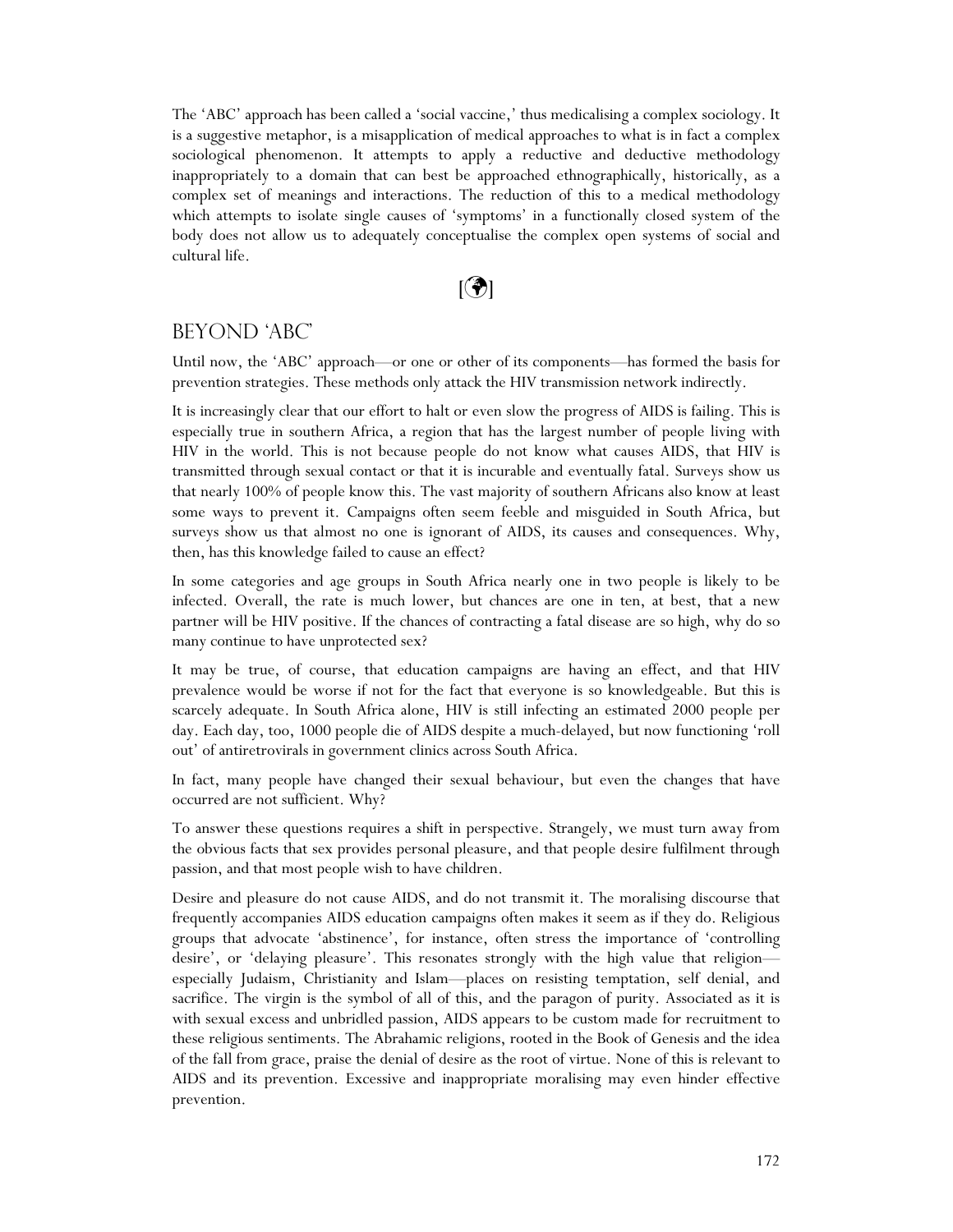The logic for abstinence is primarily religious, not epidemiological. Sexual desire and passion lead to sexual contact, but transmission of the virus only occurs if sex is part of a much larger network, and only under certain conditions. The high and rising birth rate in Uganda with falling or stable HIV prevalence, versus the low and falling total fertility rate with rising HIV prevalence in South Africa, demonstrates this. Appeals for abstinence are heeded primarily by those who are already inclined towards it for other reasons, usually religious. The Nelson Mandela 2005 AIDS survey in South Africa, for instance, reported that only 10% of youth who had never had sex said that they were abstaining because of fear of HIV or other STIs; most were just not ready or lacked a partner.<sup>3</sup> While abstinence from sex protects absolutely against sexual infection, the abstinent also do not transmit sexual infections. The truly abstinent few, then, are largely irrelevant to the problem of HIV transmission. For the rest, abstinence is only temporary, and their limited removal from the sexual network—or delayed entry—has a negligible impact on the transmission of HIV. Money and effort spent on promotion of abstinence, even if and where it is effective, is therefore wasted.

The role of sex in procreation—making babies—is also largely irrelevant in the quest to control AIDS. The fact that fertility fell in South Africa while HIV advanced unchecked shows this truth conclusively. The two 'side effects' of unprotected sex—pregnancy and HIV (or other STI) infection—are apparently unrelated.

The knowledge people have about sex and its consequences does not necessarily translate into self-protective action. Is this merely fatalism? To a degree, the answer is yes. Many people do express the opinion that now that AIDS is so common, there is little they can do to prevent it.

But this points to an even stronger desire to engage in sex than we can account for through our ordinary theories of human behaviour. People are willing to risk their lives for it. Is it merely a biological drive that we can do little to control? The history of humanity gives us many examples of religious groups and cultures that have successfully imposed cultural or religious restrictions on sex. In some cases, such as the most puritanical sects of early Shakers in America, this has been so effective that the lack of sex caused them to die out entirely. Other sexually puritanical religious sects must constantly recruit new members to compensate for their inability to reproduce themselves. So, the answer to the question about whether sex is an uncontrollable biological drive is 'no.' It can be controlled by exceptionally strong cultural beliefs, especially religious beliefs, and by powerful policing of these. But such control is only desired, and possible, in small, strongly motivated groups of people. Apart from this, sex is far too important to the vast majority to be controlled in this way.

It may seem to some that the current epidemic must be caused by an over indulgence in unprotected sex. This seems unlikely. Judging from surveys on sexual behaviour, albeit limited and incomplete, South Africans do not appear to have any more sex than, say, Norwegians orAmericans.<sup>4</sup> Since pregnancy is the other main consequence of unprotected sex, if South Africans were having unprotected sex more than others then the birth rate would also be high. In fact, this is not the case. Thus it appears that the amount of unprotected sex South Africans engage in cannot be the reason for rising HIV. Why then is HIV so prevalent?

# $[(\bullet)]$

 $\overline{a}$ 

<sup>&</sup>lt;sup>3</sup> Shisana, Rehle, Simbayi, Parker, Zuma, Bhana, Connolly, Jooste, Pillay, et al. 2005: 70

<sup>4</sup> Wellings, Collumbien, Slaymaker, Singh, Hodges, Patel & Bajos 2006.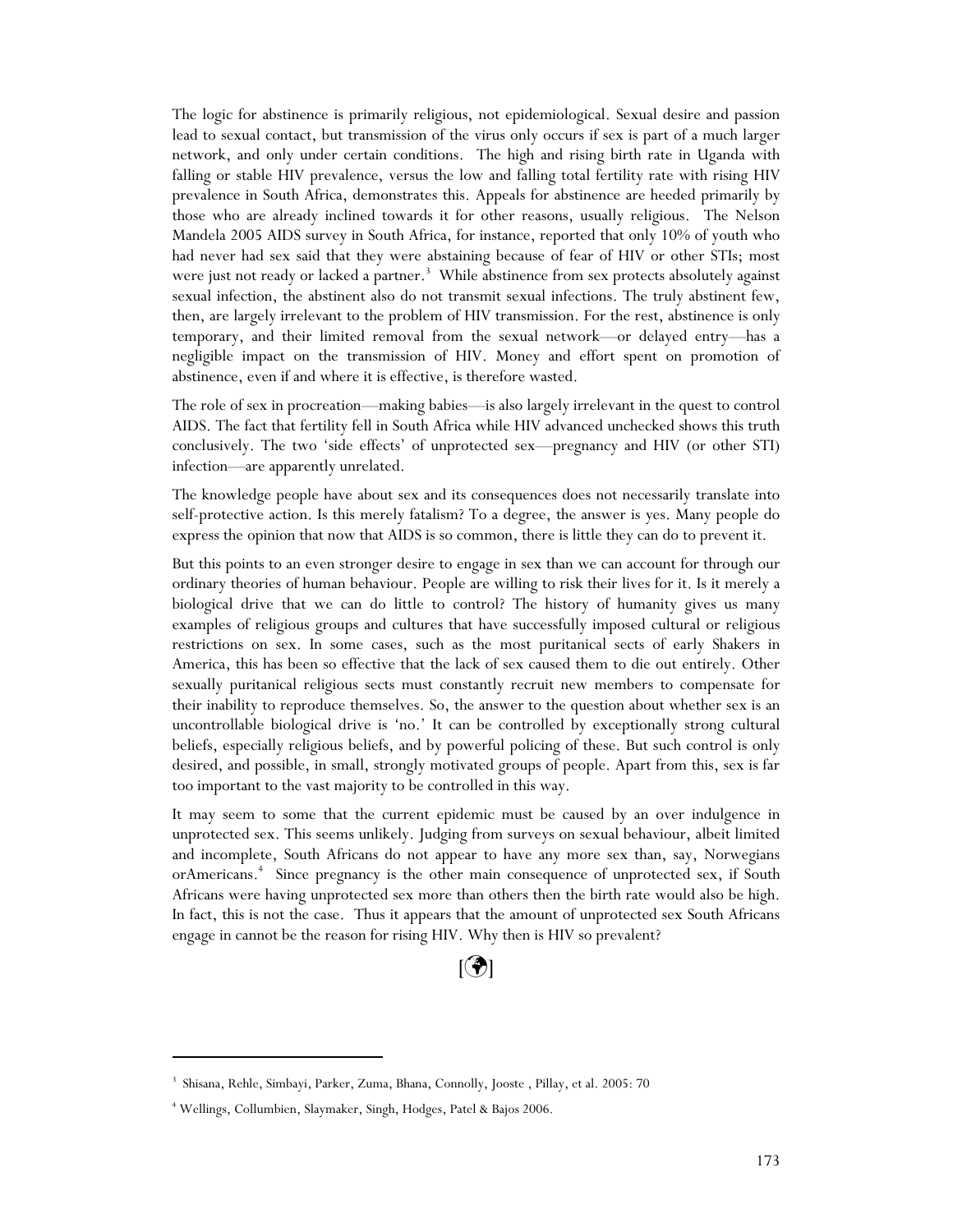# Asking the right questions

When science fails to answer questions such as these, it is often because the wrong questions have been asked. Since the beginning of the epidemic twenty years or so ago, research on AIDS, and approaches to combating it have focused on the behaviour and psychology of the individual. This is hardly surprising because sex occurs between individuals, not social structures. The obviousness of this fact has blinded nearly everyone to the larger picture.

Since sex has been seen as 'behaviour', preventive measures have been based on getting individuals to make isolated decisions. This has failed. We can begin to see this 'larger picture' when we understand that sex is in fact a relation between two or more people. In other words, it is a social relation. This allows us to see sex acts as building blocks of social structures, and to develop prevention strategies that aim at the social level at which HIV is transmitted across populations.

The 'ABC' approach to prevention relies on the individual's moral decisions. It was first formulated by a Catholic priest in Tanzania in the 1980s, and was popularised by Uganda. The UN agencies and USAID further promoted it as the Ugandan solution to HIV reduction. The first two terms, abstinence and being 'faithful', rely primarily on religious precepts. In its original formulation, the 'C' (condoms) was promoted only for those who could not abstain or be 'faithful': they were the last resort for moral failures. This 'original' interpretation is again gaining ground in Uganda where Evangelical Christianity, driven by wealthy American fundamentalists, is sweeping the nation. Whatever its effect, it neglects the even more fundamental social values of sex, and is not informed by an understanding of the importance of sexual networks. Where intervention by so-called faith-based organisations (FBOs) have been successful, it probably has more to do with the fact that they address cultural issues within the context of relevant social groupings and structures than with anything having to do with abstinence or even moral positions.

Sex is the basis for all primary social bonds in human society. The *relationships* formed by sex are probably more important than the momentary pleasure any individual derives from it, and it is this that drives our need for sex. In fact, primates, including humans, spend more time having sex than any other animals. Decades of anthropological research on mankind's nearest genetic relatives, the bonobo chimpanzees, show that they spend a great deal of their time engaged in sex and sexual play. Humans, like their primate relatives, 'naturally' engage in sex because we are the most social of animals and sex is a fundamental part of our social nature. Sex, then, is a relation, not just'behaviour'.

This insight helps us to understand why calls for abstinence are not effective. While abstinence from sex does guarantee immunity from infection, it is a price few are willing to pay. This is not a moral failure. It is, anthropological speaking, what makes us human; perhaps all too human. A shift towards seeing the fundamental social value of sex, however, can also shift our perspective in the effort to stem the tide of HIV.

This new understanding is to be found not in individual behaviour, but rather in how people are linked into larger structures as the result of social *relations* that sex creates and sustains. Anyone who has sex with more than one other steady lifetime partner (one who also *only* has sex with his/her steady partner) is necessarily involved in a sexual network that links their sexual relationship to all the other sexual contacts that their partners have had or will have with other partners. Depending on how many partners people have, this network can quickly grow to encompass virtually an entire nation of sexually active people.

HIV is an infection of sexual networks as much as it is an infection carried by people. Looked at in this way, the motives for sex, or characteristics of gender and sexual orientation do not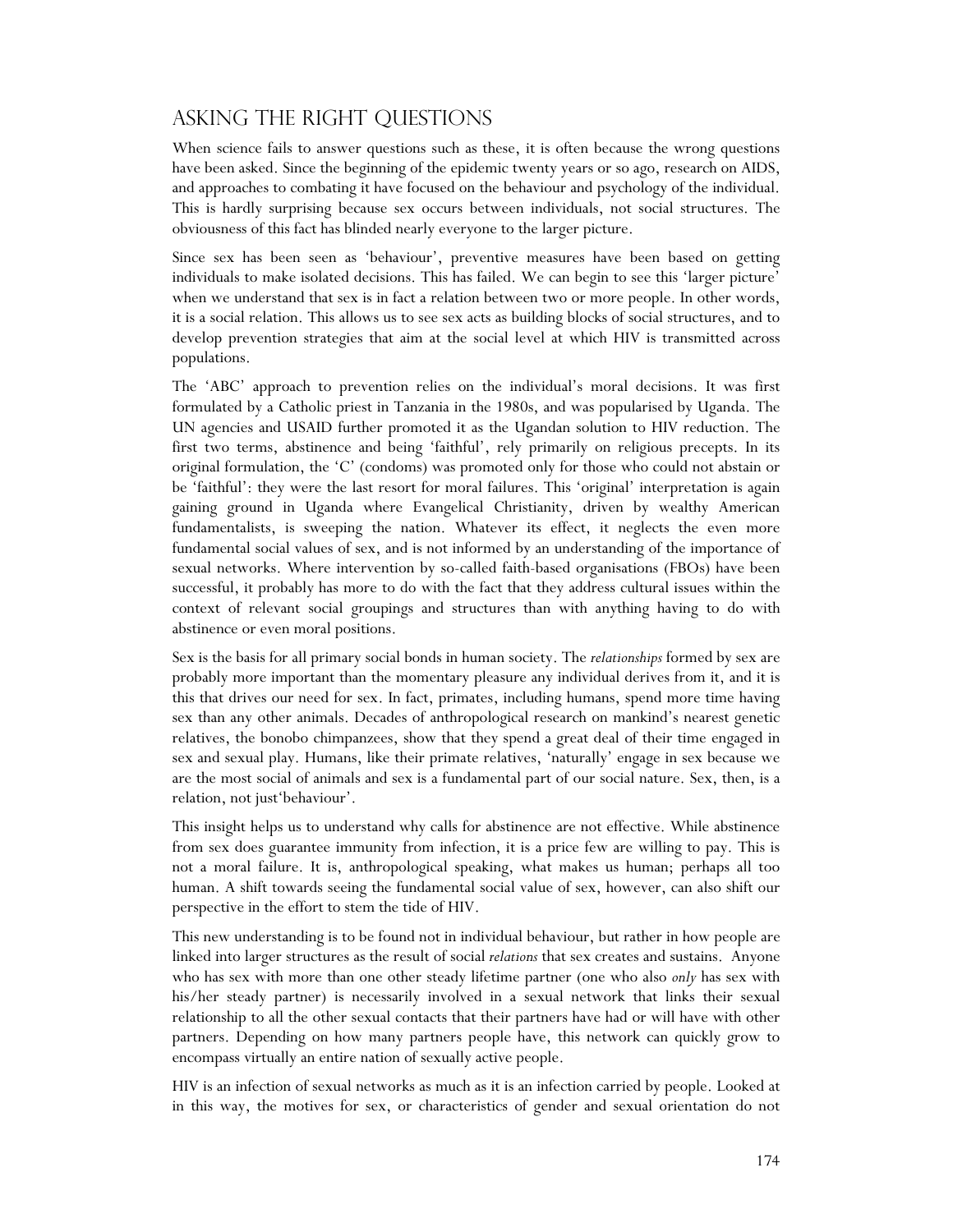matter. Rather, the shape, timing and extent of the sexual networks are of paramount importance. Similarly, whether sex takes place in marriage or outside of it is less important than the sexual links that are formed. This perspective moves our attention away from the moral decisions individuals make to the more abstract level of the network.

Judgments about the morality of sex are important to preserve human dignity and the value of sex itself, but often hinder the effectiveness of programmes aimed at limiting HIV. Suspicions about condoms, religious strictures on talking honestly about sex, and the high moral value placed by some on abstinence, have been counterproductive. A focus on networks may obviate some of these concerns.

Sexual networks are formed and given shape by the number of sexual partners that people have, the frequency with which they have sex, and the timing of their sexual encounters. This determines how efficient the network will be in transmitting the virus. For instance, a person who has sex in the month after being infected him/herself will be vastly more likely to pass on the infection. If such a person has sex with more than one person during this time, the chance of passing HIV onto the wider sexual network is huge.

Sexual networks in which each person is linked to multiple others, or in which people switch between several 'steady' partners over a short time, are much more likely to transmit HIV. When people have sexual contacts in many different places, perhaps quite distant from each other, the network becomes a highly efficient transmitter of the virus to all parts of the network.

These networks function like highway networks, electrical transmission networks or even the Internet: every point in the network is reachable from any other. Moreover, such networks remain highly efficient transmitters of people, goods, power or HIV, even when many links may be broken. The Internet was designed specifically to be resistant to attack. Some sexual networks may be like the Internet.

The South African sexual networks are clearly highly efficient transmitters of HIV. This can be accounted for by the fact that the population is highly mobile and closely interlinked in overlapping dense sexual networks.

By contrast, networks that are highly localised, or 'clustered', with few connections to the 'outside', or in which people do not change partners frequently, will be very slow to transmit the virus. It now appears that HIV was already endemic in small human populations in central Africa for many decades before the virus was first identified in the early 1980s. It remained limited to small populations, however, and did not escape from these isolated clusters of sexual partners.

This was the case in Uganda. Uganda has been hailed as the only African country in which HIV prevalence has fallen. Attempts to discover why this happened have been inconclusive. In fact, the decline in HIV prevalence in Uganda was so sudden that ordinary epidemiological models can not account for it.

The sudden drop in HIV prevalence in Uganda, as we have seen, was a comprehensive and sudden collapse of the nation-wide sexual network that was caused by many factors: death from AIDS, the 'ABC' factors, and, above all, the intensive involvement of all aspects of society, government, business, labour, schools, churches, mosques, traditional healers, chiefs and others. The sexual network suddenly stopped transmitting HIV efficiently and HIV prevalence fell faster than could be accounted for by either individual decisions to practice 'safer sex' or by death alone. Ultimately, it was the collapse of the sexual network that led to Uganda's apparent success.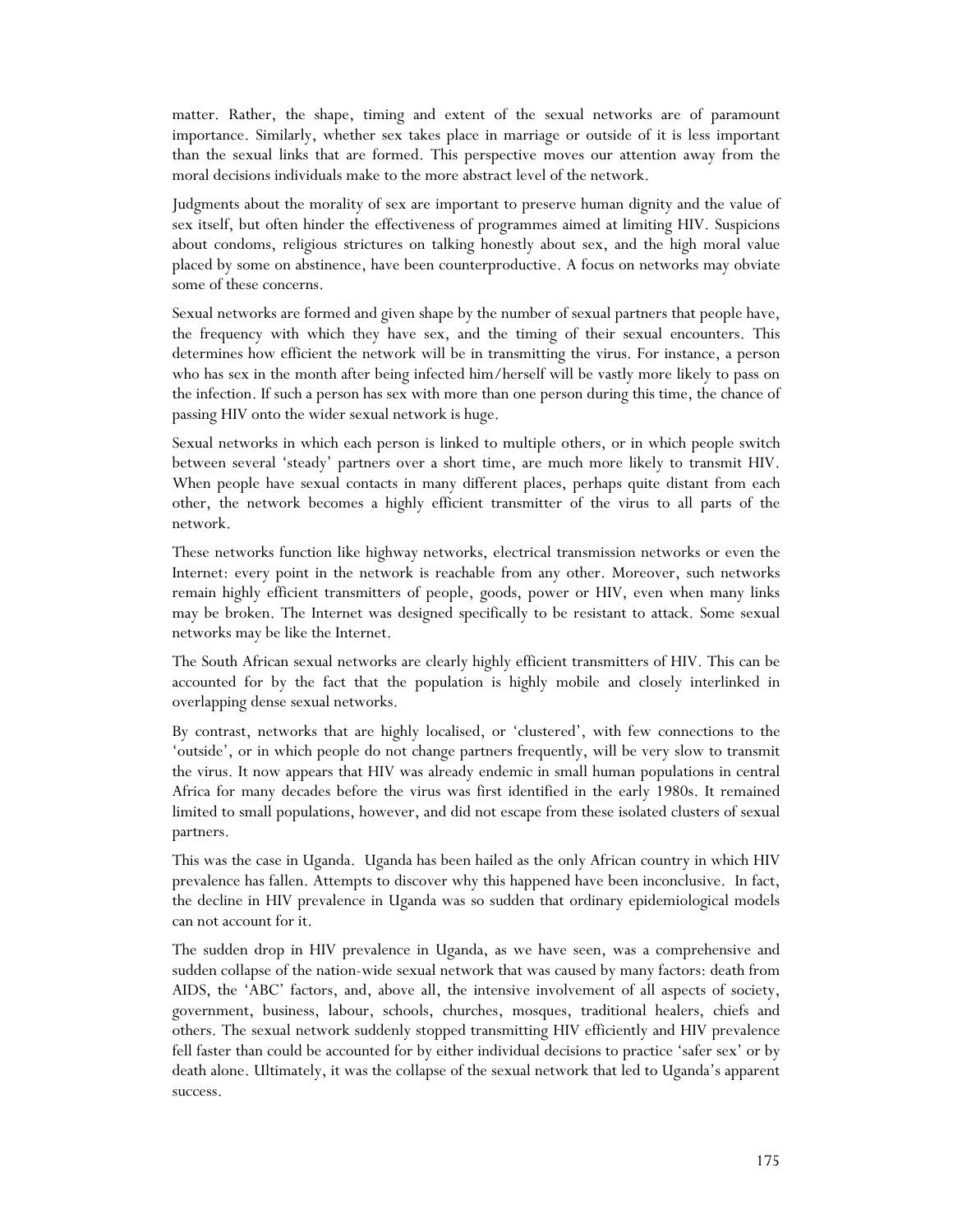For many reasons, HIV went global in the 1980s, however, and spread around the world. Can HIV now be put back into the 'bottle' of small local populations? The answer does not lie in individual decisions about whether to have 'risky' sex, but rather in how the broader sexual networks—now nation-wide and global—might be reconfigured to make them more resistant to transmission of HIV.



### A New paradigm

With these perspectives in mind, we can return to the questions that we began with: Why do AIDS education campaigns apparently have such little effect?

To the extent that they fail to change the configuration of the sexual networks, AIDS education campaigns alone are unlikely to change the progress of the epidemic. This is true for all networks. For instance, if a few electrical sub-stations in an electrical transmission grid fail, the entire network does not crash, though it might be less efficient in transmitting electricity to all parts of the grid. If the long-distance power lines fail, however, the entire electrical transmission network can collapse. As long as the transmission lines remain up and functional, the failure of a few, or even many sub-stations, can be compensated by re-routing the flow of electricity around them. The same effect can be seen in road networks. For an ordinary network of local roads, if storms damage a section of roadway, cars and trucks can go around the problem on other roads and still reach their destinations. It might slow them down, but they will still get there. If, however, the channel tunnel that now connects England and France were blocked, it would simply no longer be possible to drive between the two countries. The two national road networks would be isolated from each other.

The same effect can be seen in sexual networks. Two countries have had exceptional success in controlling infection: Uganda and Thailand. Thailand's HIV problem was primarily restricted to prostitutes and their clients. AIDS education campaigns were effective in getting prostitutes and their clients to use condoms in their transactions. This interrupted the network that might have allowed HIV to flow freely into the larger population. By increasing the resistance of the network to HIV, the network collapsed, and HIV prevalence fell rapidly.

Uganda is more complex because the epidemic encompassed the entire sexually active population. Large scale and integrated programmes across all sectors of society and government were effective in changing sexual behaviour. But Uganda is also highly differentiated by class, ethnicity, status, residence, and religious affiliation, among other things. The population is largely rural and not very mobile. There were also many deaths from AIDS. All of these factors had the effect of eliminating links between clusters of sexually linked people, and the whole network collapsed. HIV was no longer transmitted efficiently over the network, and HIV prevalence fell dramatically. The clustered or 'lumpy' shape of Ugandan sexual networks multiplied the effect of death and individual decisions to use condoms or reduce the number of sexual partners.

In South Africa, there are few social differences that prove to be barriers to sexual contact. The population is highly mobile, relatively wealthy compared to Uganda and the rest of Africa, and highly urbanised. Its sexual networks are extremely efficient. Even though education campaigns have been effective—and surveys show that they have been at least as effective in South Africa as they were in Uganda—they have had little effect on the network. This is because the South African network is highly interconnected, like a local network of roads, or a regional power grid. Even though many links in the sexual network have been eliminated, there are still enough links to ensure efficient transmission of the virus to everyone.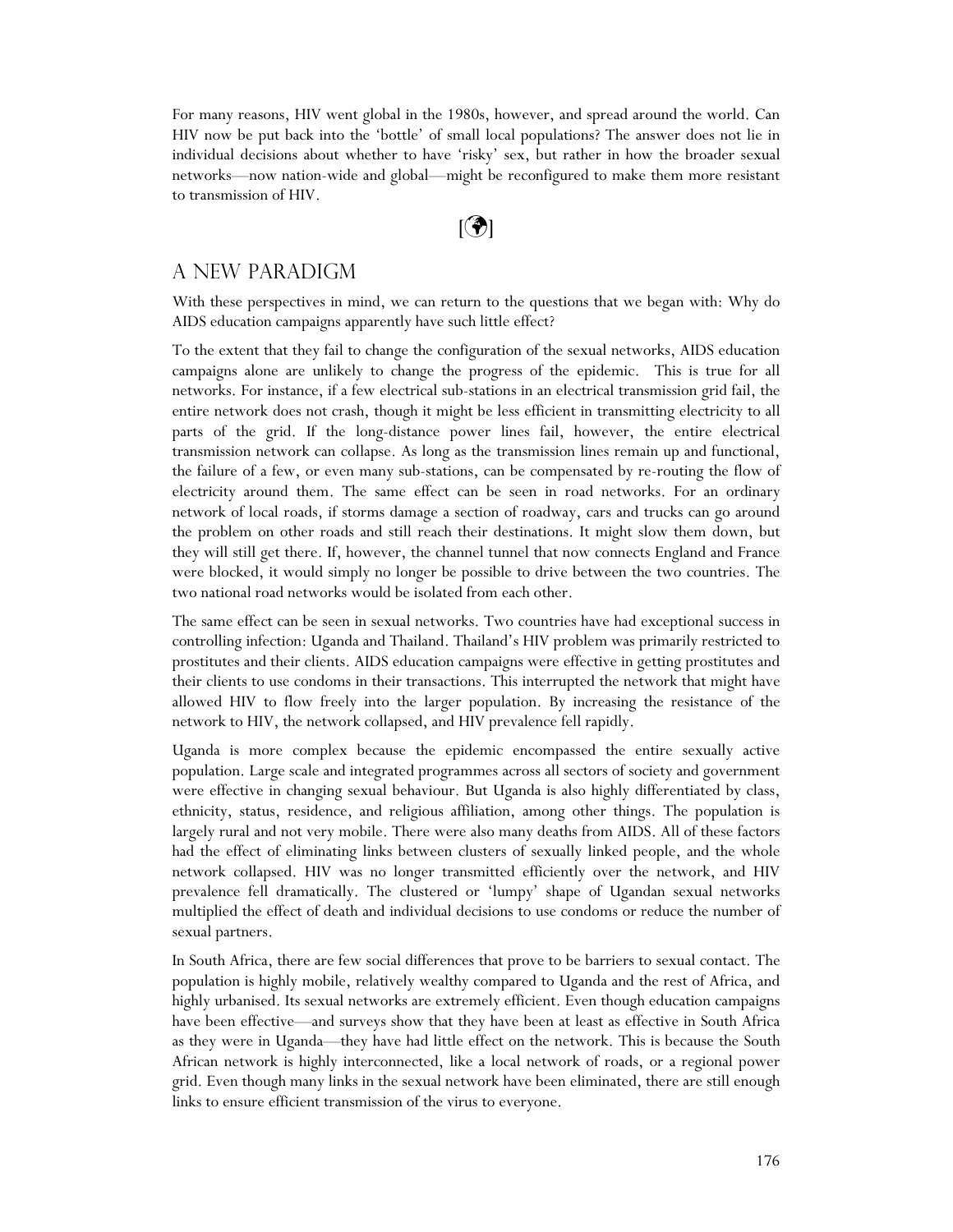It is clear that merely the accumulated effect of individual decisions, or levels of knowledge, can not be effective unless they change the shape of the network.

Sexual networks, not individuals, are the 'transmission lines' through which HIV flows across the country. Education and awareness campaigns that miss these facts—and all have so far—are likely to fail. So far, especially in southern Africa, they have failed.



#### A NEW STRATEGY

This shows us a new direction for AIDS prevention, one that focuses on the sexual networks that most people are largely unaware of. This new direction should not replace the efforts that are already being made, but rather build on these by shaping sexual networks so that they are less efficient at transmitting HIV.

Preventive strategies must still rely on the knowledge, choices and practices of individuals, but the new approach is oriented towards rational engagement at the social level rather than isolated decision-making at what are inevitably inconvenient moments of sexual arousal.

This approach does not ask people to abstain from sex. We now know that this has had little impact. Instead, it seeks to limit exposure to the broader sexual networks of a region, a nation, and the world. The new approach also seeks to avoid moral imperatives and moralising. Instead it seeks to expose the hidden sexual networks that transmit HIV and to change them into less efficient transmitters.

There are a number of new preventative measures that can be put into practice.

First, we must encourage people to limit themselves to one partner at time. Overlapping sexual involvements create highways for HIV, especially if shifts between partners occur more frequently than a month or two. This is similar to the 'be faithful' message of the 'ABC' mantra, but it avoids the moralistic overtones of the call for 'abstinence', the first letter of the triad.

Second, we must make people aware that the timing of their shifts to new partners is especially dangerous. If people would wait for at least a month between new partners, the sexual network will be much more resistant to the flow of HIV. This is because newly infected people are most likely to infect others in the first month or so after infection has occurred. Once in the blood, the concentration of virus rises rapidly until the immune system begins to respond. After about a month, the quantity of viral copies fall to a point where the chance of infecting others is relatively small. Studies of so-called 'discordant couples', those who continue to have regular unprotected sex despite the fact that one is HIV positive and the other negative, show that the chance of infection for the uninfected partner is small. Eventually, the levels of virus rise to high levels again as the HIV positive person begins to enter full blown AIDS. HIV may eventually be passed on in these couples, of course, but if no new partners are involved, especially during the period of high viral load, then transmission to the large population can be avoided.

Third, the efficiency of HIV transmission across sexual networks is greatly increased if people have sex far from their own locale. Keeping sex close to home makes long distance jumps across the network more difficult for HIV. Eventually, as in Uganda, the efficiency of HIV transmission in the sexual network collapses.

A new approach to prevention that takes these facts to heart can be simply expressed.